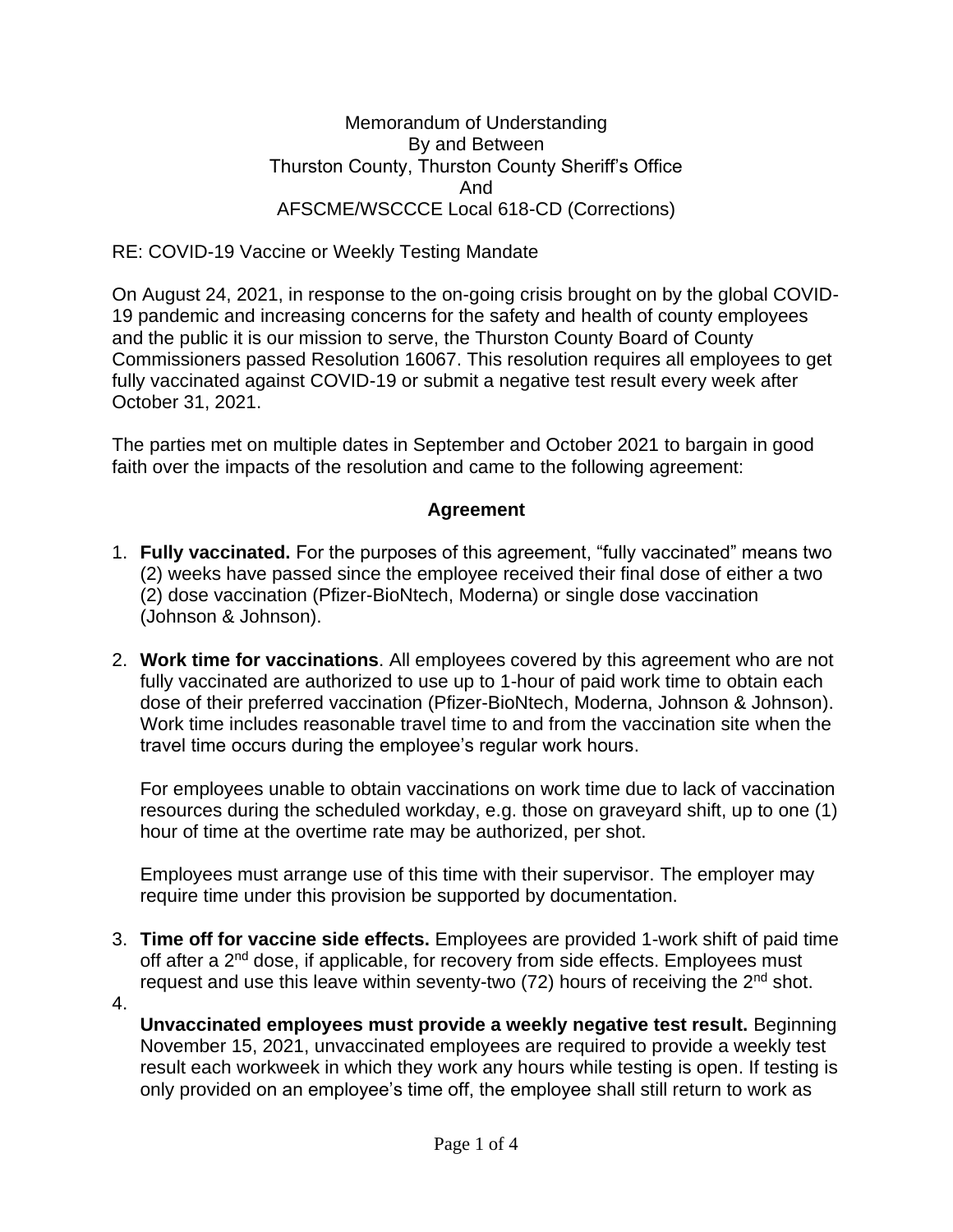scheduled and will need to test during the next day worked where tests are provided. Failure to comply with the weekly testing process may result in not being allowed to continue working (leave-without-pay or accrued vacation/alternative leave, at the appointing authority's sole discretion, based on the circumstances).

- 5. **Employer-sponsored testing for unvaccinated employees**. The employer will provide an on-site testing program for unvaccinated employees, subject to the following conditions:
	- a. **Work time**. To provide the weekly test result, unvaccinated employees may access the employer-sponsored test site on work time, including reasonable travel time. All testing shall be on work time and follow the Collective Bargaining Agreement. Any travel time or testing while off duty must be pre-arranged with the employee's supervisor since this is calculated as time worked.
	- b. **Test cost**. The employer will cover all portions of the cost of the test and facilitation of testing.
	- c. Unvaccinated employees will be required to use the employer-sponsored testing program. The Sheriff's Office may grant an exception on a caseby-case basis if, for example, an employee has obtained a test result for another reason such as travel or symptoms that occurred on a day off. In case of an exception, only test results from a verifiable source such a pharmacy, community-based test site, or medical provider will be accepted. Out-of-pocket costs for testing performed outside of the employer-sponsored program, including travel and time, will be the employee's sole responsibility.
	- d. Any employee who provides proof of "fully vaccinated" status will no longer be subject to the weekly testing requirement.
	- e. The Union understands that the details of the testing program policy, including locations, time/days available, etc. are yet to be determined. The Union may request an ad-hoc labor-management committee meeting be scheduled to discuss the testing program policy details.
	- 6. **Failure to Comply with the Vaccination/Testing Requirement.** Employees who are non-compliant with the vaccination/testing requirement may be subject to disciplinary action, up to and including termination. Discipline will be in accordance with the collective bargaining agreement.
	- 7. **Confidentiality.** Records pertaining to an individual employee's vaccination status shall be maintained by the Human Resources Department and kept separate from an employee's personnel file.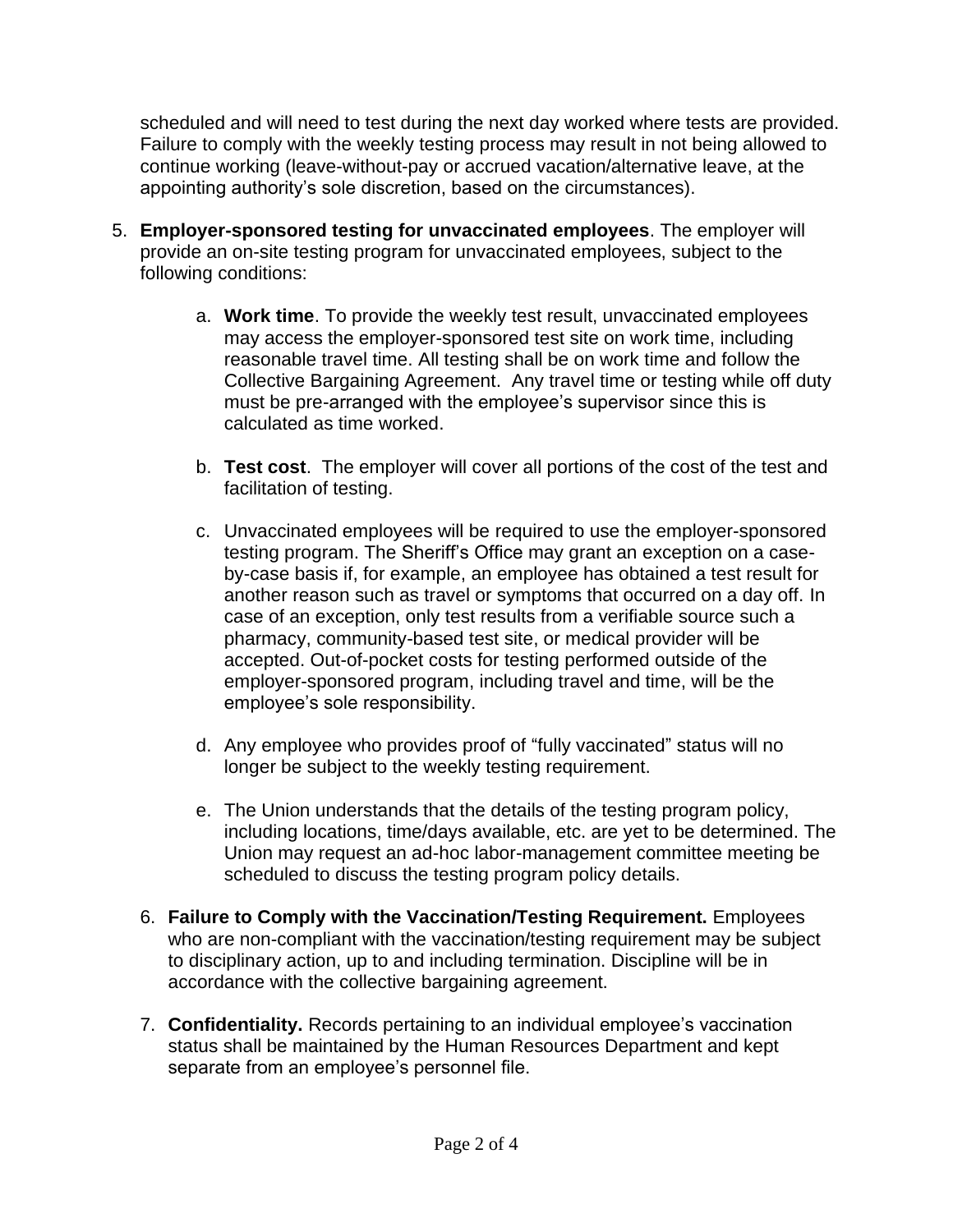The testing third-party company will share an employee's COVID-19 test results with the County and with the employee tested. Testing results will otherwise be held confidential by the County's testing third-party company except as required to be disclosed by law (i.e. with the applicable public health authority). Information about an employee who tests positive for COVID-19 may otherwise only be disclosed to the extent required by applicable law (i.e. ESSB 5115 notifications).

- 8. The overall percentage of bargaining unit employees who are vaccinated will be provided to the union upon request, if known.
- 9. **Incentives for Full Vaccination by December 15, 2021.** All employees who provide proof of full vaccination status by December 15, 2021 will be provided the following incentives**:** 
	- a. **Additional Floating Holiday.** One (1) additional floating holiday for use during calendar year 2022, subject to the rules on the use of a floating holiday.
	- b. **COVID-19 Leave**. Up to thirty-two (32) hours \*or\* hours equal to three (3) full work shifts , whichever is greater, of "COVID-19" leave (prorated by FTE) available for use when the employee is unable to work, including unable to telework, for one of the following COVID-19 related reasons:
		- i. the employee is quarantined (pursuant to Federal, State, or local government order or advice of a health care provider) and/or experiencing COVID-19 symptoms and seeking a medical diagnosis;
		- ii. the employee must care for an individual subject to a COVID-19 quarantine (pursuant to Federal, State, or local government order or advice of a health care provider); or
		- iii. the employee's child's school or childcare provider is unavailable for reasons related to COVID-19.

Employees must request use of this leave through their supervisor. The supervisor may require the time be supported by documentation. This leave will be available effective December 16, 2021. Any unused portion will expire on December 31, 2022. COVID-19 leave has no cash-out value.

c. As employees in a "congregate care facility" and covered by the "presumption of workplace exposure" provision of ESSB 5115, Corrections Bureau staff are subject to working conditions that can create a greater likelihood of COVID-19 exposure. In recognition of this additional impact to